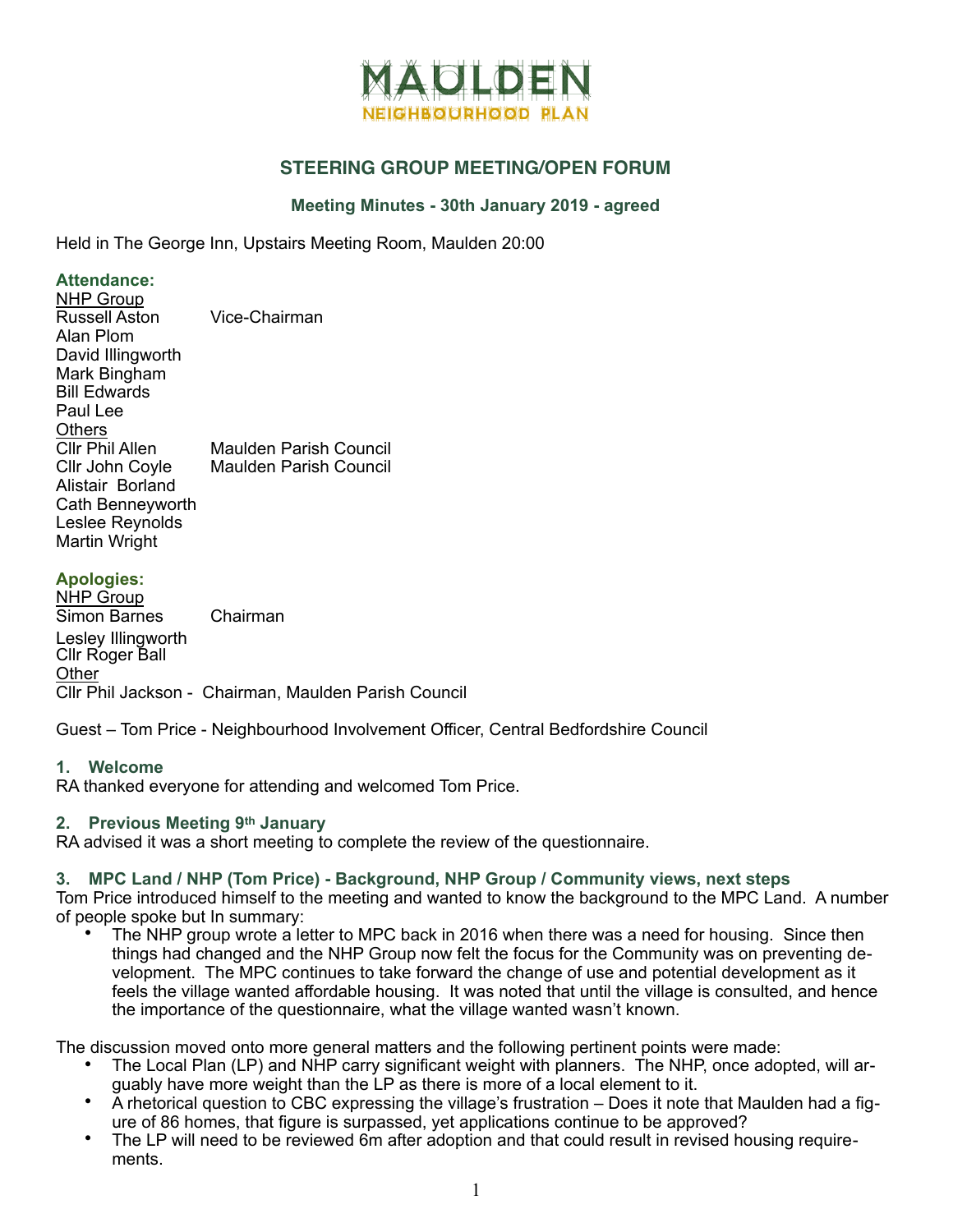- There was agreement that there was urgency in completing the NHP.
- A housing target could be allocated but has not been given to Maulden by CBC.
- Housing Needs Survey / Analysis This results in a statement of the number and type of homes required for an area. It was last completed 2015 \* by BRCC.and thought to be on a sample basis. It is valid for 5 years so will need renewal by 2020. This is likely to be shortly after the NHP is completed and so it makes sense to renew now, otherwise the NHP is vulnerable to criticism from developers on the grounds that core data is out of date. NHP Group to request MPC to commission and, so that the data is more robust, that it be a full survey. The timescale is thought to be in the order of 2 to 3 months so it is unlikely to hold matters up. Whilst there is a risk of annoying or confusing the villagers with an additional questionnaire, there is no choice given the timings. Cost is likely to be £1k to £1 $\frac{1}{2}$ K and could be funded by NHP, MPC or individuals.
	- [\* subsequent update It was last completed in 2013 so is out of date]
- Between the Regulation 14 consultation and the Regulation 16 (CBC) consultation it was suggested that the draft NHP be given a 'Healthcheck'. This is where a planner in CBC will look at the draft plan and comment and suggest tweaks and changes.
- It was stated that MPC is having an impact on planning applications and the example of S106 monies regarding Old Farm was noted. It is expected to contribute £65k for the Rec, £15k for the changing rooms and in addition, due to MPC pressure, more open space will be allocated in the development. It was pointed out that the development includes 35% affordable housing.
- There will be a requirement to keep the NHP up to date. Possibly every two years.
- Central Beds has the highest uplift value for agricultural land in the country.<br>• There is money available (£6K) for NHPs for technical support. This would
- There is money available (£6K) for NHPs for technical support. This would be for such things as specifying a required design for housing.

# **4. Questionnaire - i) Finalisation ii) Discuss options for production, distribution, return, analysis**  Questions

PA mentioned that the MPC had received correspondence about funding a PCSO, which would require consultation and wondered if it was sensible to include a question. The meeting thought that this wasn't a NHP matter and so shouldn't be included. RA suggested it may be something for the 1<sup>st</sup> April Parish Meeting.

After discussion it was agreed that additional copies of the questionnaire (originals and photocopies) should be allowed to facilitate a household having differing views. Some questions to be tweaked to state one answer per household, covering letter needs to explain and additional copies of questionnaires would be required. The possibility of someone abusing this process was considered and thought unlikely, at least at a material level.

RA advised he had received comments from BRCC and TP advised CBC had no comment. AP had some suggestions and these were noted. RA to update and then it will be complete.

# Logistics

RA had been liaising with Jemma at BRCC:

- Production For printing alone BRCC suggested using the printer they use. The option of print and distribute would involve another company. This is the easiest but more expensive option. Expected £1500 and may be some work required re address database. Meeting thought this the best option.
- Distribution See above. Other options were, deliver ourselves, use a distribution company (£300)
- Return Allow 1 month for completion. BRCC advise expect 25% returns. BRCC freepost address can be used at 41p each (£133). Meeting approved.
- Data Entry BRCC will do. Survey Monkey is the application used to key into (£250). The data entry will be done using temporary staff (£810). Meeting approved.
- Analysis This is usually done by the NHP Group . BRCC's Survey Monkey licence to be used.

# **5. Letter to accompany the Questionnaire**

RA needs to finish this - will do the weekend.

# **6. NHP Website - Updating and storage**

Roger Ball is trying to sort out more space by considering if old papers can be removed. If necessary the MPC site will be used to host the GIP as this was agreed at the last MPC meeting.

**7. Green Infrastructure Plan - Hosting. Review/discuss - conclusions, policies, actions, recommendations.**